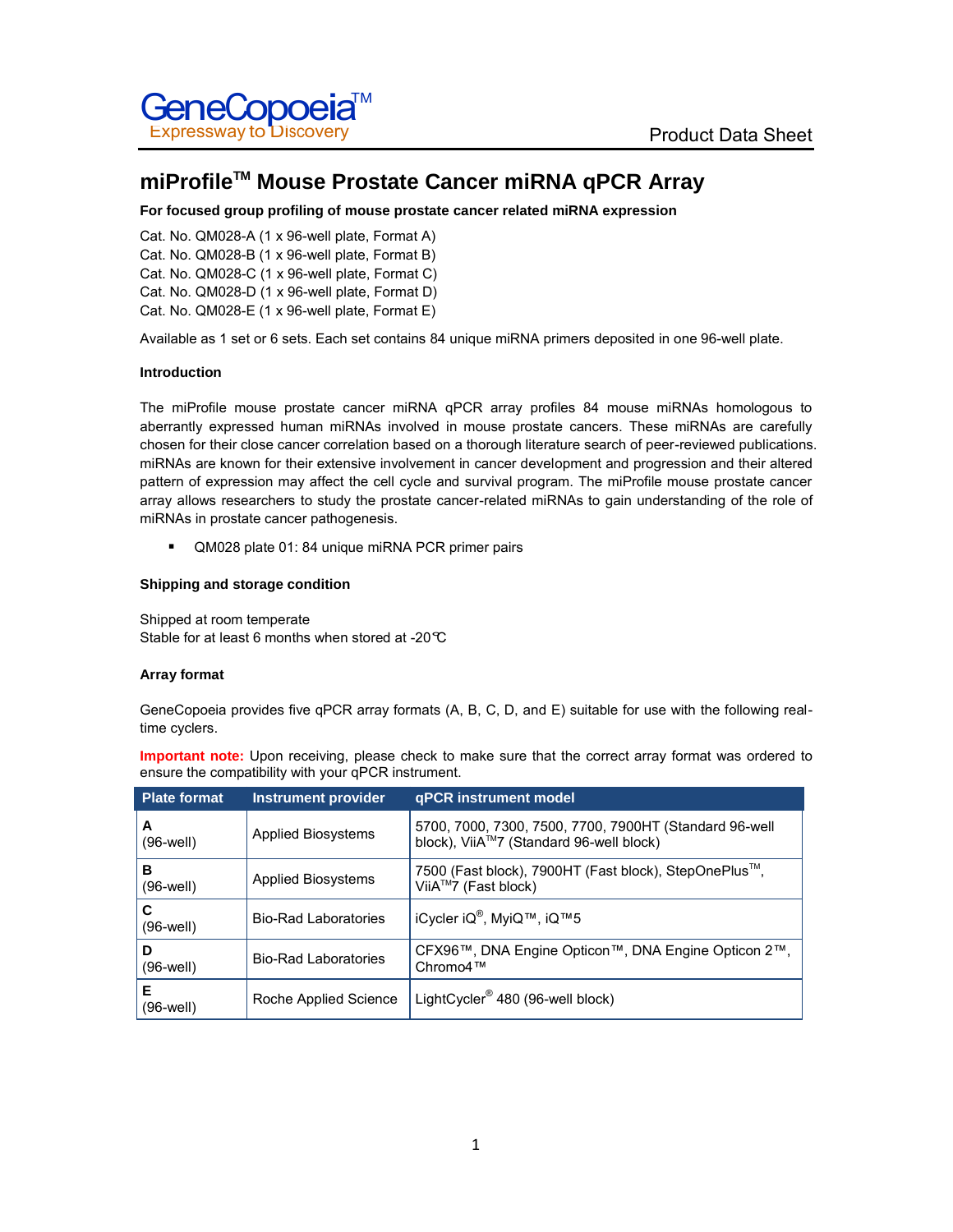# **Quality control**

- 1. Each miRNA-specific primer in the miProfile miRNA qPCR array has been experimentally validated to yield a single dissociation curve peak and to generate a single amplicon of the correct size for the targeted miRNA.
- 2. The positive PCR controls (PCR) have been verified to amplify a single amplicon of the correct size with Ct values around **20±2**.
- 3. The Spike-in reverse transcription controls (RT) have been verified to amplify a single amplicon of the correct size with Ct values around **20±3**.
- 4. R2 > 0.99 was observed for high inter/ intra-array reproducibility.

### **Materials required but not provided**

All-in-OneTM miRNA First-Strand cDNA Synthesis Kit

# All-in-OneTM qPCR Mix

Total RNA extraction kit (RNAzol® RT RNA extraction reagent is recommended) DNase/RNase free tips, PCR reaction tubes, 1.5 ml microcentrifuge tubes 5 ml and 10 ml graduated pipettes, beakers, flasks, and cylinders 10 μl to 1,000 μl adjustable single channel micropipettes with disposable tips 5 μl to 20 μl adjustable multichannel micropipette, disposable tips, and reservoir qPCR instrument, compatible with gene qPCR arrays ordered

|                | 1                                                                    | $\overline{2}$ | 3               | 4   | 5               | 6   | 7               | 8               | 9         | 10        | 11         | 12         |  |
|----------------|----------------------------------------------------------------------|----------------|-----------------|-----|-----------------|-----|-----------------|-----------------|-----------|-----------|------------|------------|--|
| $\overline{A}$ | 1                                                                    | 2              | 3               | 4   | 5               | 6   | 7               | 8               | 9         | 10        | 11         | 12         |  |
| B              | 13                                                                   | 14             | 15              | 16  | 17              | 18  | 19              | 20              | 21        | 22        | 23         | 24         |  |
| $\mathsf{C}$   | 25                                                                   | 26             | 27              | 28  | 29              | 30  | 31              | 32              | 33        | 34        | 35         | 36         |  |
| D              | 37                                                                   | 38             | 39              | 40  | 41              | 42  | 43              | 44              | 45        | 46        | 47         | 48         |  |
| E              | 49                                                                   | 50             | 51              | 52  | 53              | 54  | 55              | 56              | 57        | 58        | 59         | 60         |  |
| F.             | 61                                                                   | 62             | 63              | 64  | 65              | 66  | 67              | 68              | 69        | 70        | 71         | 72         |  |
| G              | 73                                                                   | 74             | 75              | 76  | 77              | 78  | 79              | 80              | 81        | 82        | 83         | 84         |  |
| Н              | <b>NC</b>                                                            | <b>NC</b>      | HK <sub>1</sub> | HK2 | HK <sub>3</sub> | HK4 | HK <sub>5</sub> | HK <sub>6</sub> | <b>RT</b> | <b>RT</b> | <b>PCR</b> | <b>PCR</b> |  |
|                | Figure 1. Illustration of miProfile miRNA gPCR array (96-well plate) |                |                 |     |                 |     |                 |                 |           |           |            |            |  |

### **Array layout**

**miRNA primer pairs:** Wells 1-84 are designated wells for pre-deposited miRNA primer pairs.

- **NC:** Negative controls, which only have the pre-deposited reverse universal primers.
- **HK1-6:** Six pre-deposited housekeeping snRNAs primer pairs, which can be used as endogenous positive controls as well as for array normalization.
- **RT:** Three replicates of spike-in reverse transcription controls, which can be used to monitor the efficiency of the RT reaction. These pre-deposited primer pairs specifically amplify the cDNA template reversed transcribed from the spike-in exogenous RNA in the sample.
- **PCR:** Three replicates of positive PCR controls, which are used to verify the PCR efficiency by amplifying the pre-deposited DNA template with its specific pre-deposited primer pairs.

# **miRNA primer list**

The primer list can be downloaded from http://www.genecopoeia.com/product/qpcr-arrays/mirna/cancer.php.